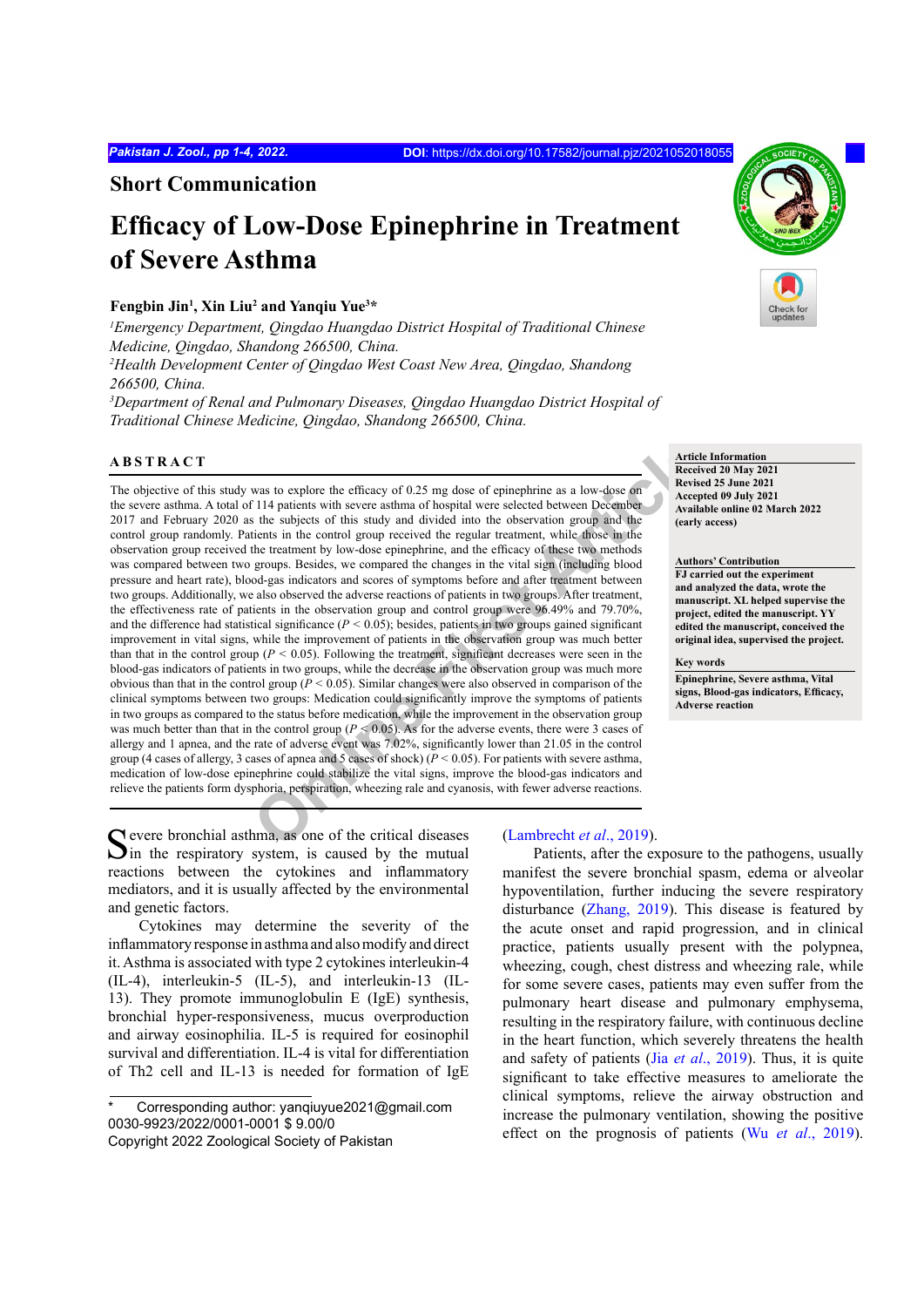Clinically,  $\beta_2$ -receptor agonist, glucocorticoid or other anti-asthmatic drugs that are often seen in the family of patients could hardly control the symptoms. Epinephrine could activate α and β to stimulate the smooth muscle to dilate the vessels, improve the ventilation ([Guo and Zhou,](#page-3-4) [2020\)](#page-3-4) and eliminate the mucosal edema and congestion, thereby promoting the bronchoconstriction to relieve the airway obstruction immediately, delay the progression and prevent the respiratory failure ([Li, 2018\)](#page-3-5). In this study we have analyzed the efficacy of low-dose epinephrine in treatment of severe asthma.

### *Materials and methods*

16 of 7 years old with severe asthma<br>
16 of 7 years old with severe asthma<br>
16 of SFDA: H<br>
Cording to the Cliteria for Diagnosis<br>
16 of SFDA: H<br>
16 or Simple in the diale of the collowing incustom<br>
16 Bronchial Asthma sti A total of 114 patients including 59 men and 55 women aged from 26 to 67 years old with severe asthma were selected from the hospital between December 2017 and February 2020 according to the following inclusion criteria: 1) Patients conforming to the Criteria for Diagnosis and Categorization of Bronchial Asthma stipulated by Chinese Medical Association in 2008; 2) Patients with no history of drugs that were used in this study within 3 months prior to this study; 3) Patients who cooperated with the staff and signed the written informed consents. Exclusion criteria were patients with 1) organic diseases; 2) severe infections; 3) cardiac asthma or pneumothorax; 4) history of coronary heart disease, hypertension or diabetes mellitus. These patients were divided randomly into the observation group and the control group, with 57 patients in each group. For patients in the control group, sex ratio was 10:9, age ranged from 26 to 67 years old, with an average of 47.24±3.22 years old, disease course ranging from 2 to 15 years (with an average of  $6.13 \pm 1.46$ ) years), heart rate ranging from 85 to 140 beats/min, while the blood pressure ranging from 100 to 164/70 to 105 mmHg. For patients in the observation group, sex ratio was 29:28, age ranged from 28 to 65 years old, with an average of (47.19±3.20) years old, disease course of patients ranged from 2 to 16 years, with an average of  $(6.46\pm1.40)$ years, heart rate ranged from 85 to 138 beats/min, while the blood pressure ranged from 100 to 163/70 to 102 mmHg. Comparison over the general data above showed no statistical significance in the differences (all *P >* 0.05) and divided into the observation group and the control group randomly. Patients in the control group received the regular treatment, while those in the observation group received the treatment by low-dose epinephrine, and the efficacy of these two methods was compared between two groups. Besides, we compared the changes in the vital sign, blood-gas indicators and scores of symptoms before and after treatment between two groups. Additionally, we also observed the adverse reactions of patients in two groups.

After admission, vital signs were immediately monitored for all patients, and simultaneously, patients

were required to wear the mask for oxygen inhaling. Then, venous channel was constricted, and the reactions of patients to the treatment were supervised via the electrocardiograph monitoring. Patients in the control group received the intravenous injection of aminophylline (Fu'an Pharmaceutical Group, Ningbo Tianheng Pharmaceutical Co., Ltd, Approval No. of State Food and Drug Administration (SFDA): H20000076; Specification: 0.2 g): 0.5 g aminophylline was mixed with 500 mL 0.9% sodium chloride and the intramuscular injection of 80 mg methylprednisolone (Pfizer Manufacturing Belgium NV, Approval No. of SFDA: H20130301; Specification: 40 mg). Patients in the observation, in addition to the drugs used for patients in the control group, took epinephrine (Zhendong Group, Zhendong Health Industry Group Co. Ltd.; Approval No. of SFDA: H14020817; Specification: 0.25 mg) for treatment via the subcutaneous injection of 0.25 mg epinephrine, and 10 min later, 0.25 mg epinephrine was injected subcutaneously if no remission was seen in the respiration, while the total dose was maintained within 1 mg. Patients in two groups took medication for 2 weeks.

The indicators used to determine the efficacy of epinephrine:

- 1) Observation via the vital signs and improvement in the clinical symptoms of patients: excellence for patients with no dyspnea or wheezing and whose respiration rate < 24/min and heart rate < 100/min; effectiveness for patients with significant alleviation in the dyspnea and significant reduction in wheezing, or with no significant limitation, and whose respiration rate < 30/min and heart rate < 120/min and failure for patients who failed to attain the above criteria. The effectiveness rate of treatment was the total of excellence rate and effectiveness rate.
- 2) Changes in the vital signs were also recorded, including the respiration rate (RR), oxyhemoglobin saturation  $(SpO<sub>2</sub>)$  and heart rate (HR).
- 3) Blood-gas indicators, including the oxygen partial pressure  $(PaO<sub>2</sub>)$  and carbon dioxide partial pressure  $(PaCO<sub>2</sub>)$ , were measured and recorded by MEDICA Easy Gas Analyzer to calculate the oxygenation index (IO).
- 4) Fidgets, perspiration, wheezing and cyanosis were evaluated before and after treatment, where patients with no fidgets, perspiration or cyanosis were recorded as 0 point, mild as 1 point, moderate as 2 points and severe as 3 points and those with no wheezing were recorded as 0-point, mild wheezing as 1-point, heavy wheezing as 2 points and loud wheezing as 3 points.
- 5) Adverse events mainly included the allergy, apnea and shock.

Data of this study were sorted and analyzed using the SPSS 20.0 software. Differences in the effectiveness rate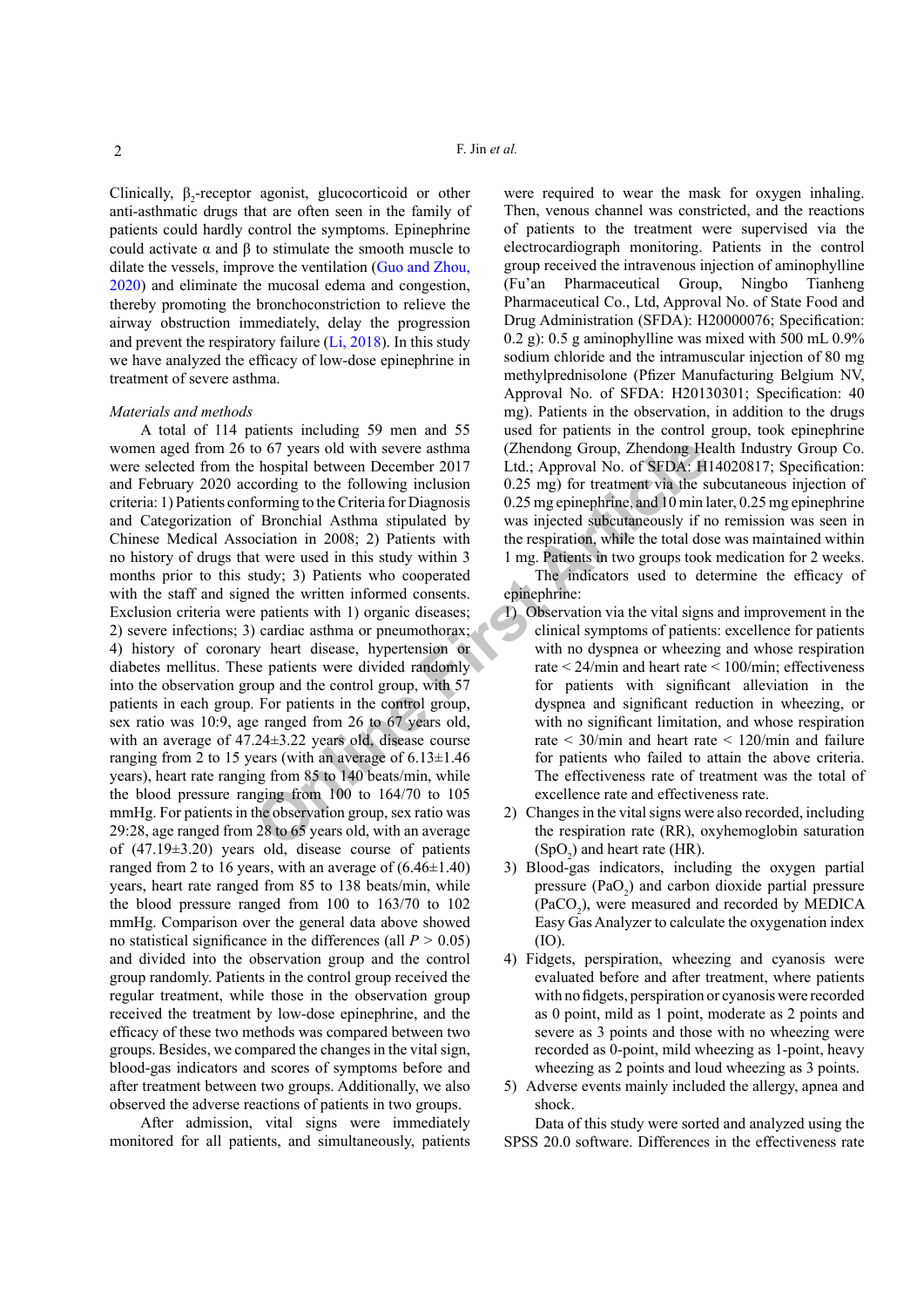of treatment and the rate of adverse events were validated by using the chi-square test, while those in the vital signs, blood-gas indicators and the scores in evaluation of symptoms were validated by *t* test. *P <* 0.05 suggested that the difference had statistical significance.

## *Results*

After treatment, the effectiveness rate of patients in the observation group and control group were 96.49% and 79.70%, respectively  $(P < 0.05$ ; [Fig. 1A](#page-2-0)). The patients gained significant improvement in vital signs, while the improvement of patients in the observation group was much better than in the control group ( $P < 0.05$ ; [Fig.](#page-2-0) [1B](#page-2-0)). There were significant decreases in the blood-gas indicators of patients in two groups, while the decrease in the observation group was much more obvious than that in the control group ( $P < 0.05$ ; Fig. 1C). Similar changes were also observed in comparison of the clinical symptoms between two groups: Medication significantly improved the symptoms of patients in two groups as compared to the status before medication. While the improvement in the observation group was much better than that in the control group ( $P < 0.05$ ; [Fig. 1D](#page-2-0)).

Respiratory rate and heart rate were obtained through a physical examination by a physician.  $SpO<sub>2</sub>$  and  $PaCO<sub>2</sub>$ were obtained by drawing blood from the femoral artery and testing with a blood gas analyzer. As for the adverse events, there were 3 cases of allergy and 1 apnea, and the rate of adverse event was 7.02%, significantly lower than 21.05% in the control group (4 cases of allergy, 3 cases of apnea and 5 cases of shock)  $(P < 0.05)$ .

#### *Discussion*

Severe asthma is believed to be correlated with the immune responses, allergy, inheritance and environmental factors. It is usually featured by the sudden attack and rapid changes, and any delayed measures would result in an acute increase in the risk of respiration failure, threatening the safety and life of patients [\(Lei and Li, 2015\)](#page-3-6).

Several immune cells are involved in the asthma development including mast cells, neutrophils, macrophages and T cells (Zhu *et al*[., 2020](#page-3-7)). Airway inflammation is identified by enhanced numbers of T cells, macrophages, mast cells and eosinophils in the lumen and mucosa. The allergic response is the main trigger of airway inflammation ([Meltzer, 2003\)](#page-3-8).

Currently,  $\beta_2$ -receptor agonist, glucocorticoid and theophylline are recommended in clinical practice, while the efficacy varies due to the variance in the individuals.  $β_2$ -receptor agonist could activate  $β_2$  airway on the surface of smooth muscle cells and mastocytes to dilate the smooth muscle, decrease the vascular permeability, accelerate the motion of airway cilium and reduce the airway resistance,

thereby relieving patients from the existing symptoms [\(Zhang, 2017\)](#page-3-9). However, the acute attack would weaken the efficacy of pressured aerosol because most of the



<span id="page-2-0"></span>Fig. 1. Effect of epinephrine on its efficiency (A), Vital signs (B), blood-gas indicators (C) clinical symptoms (D) of patients suffering from severe asthma.